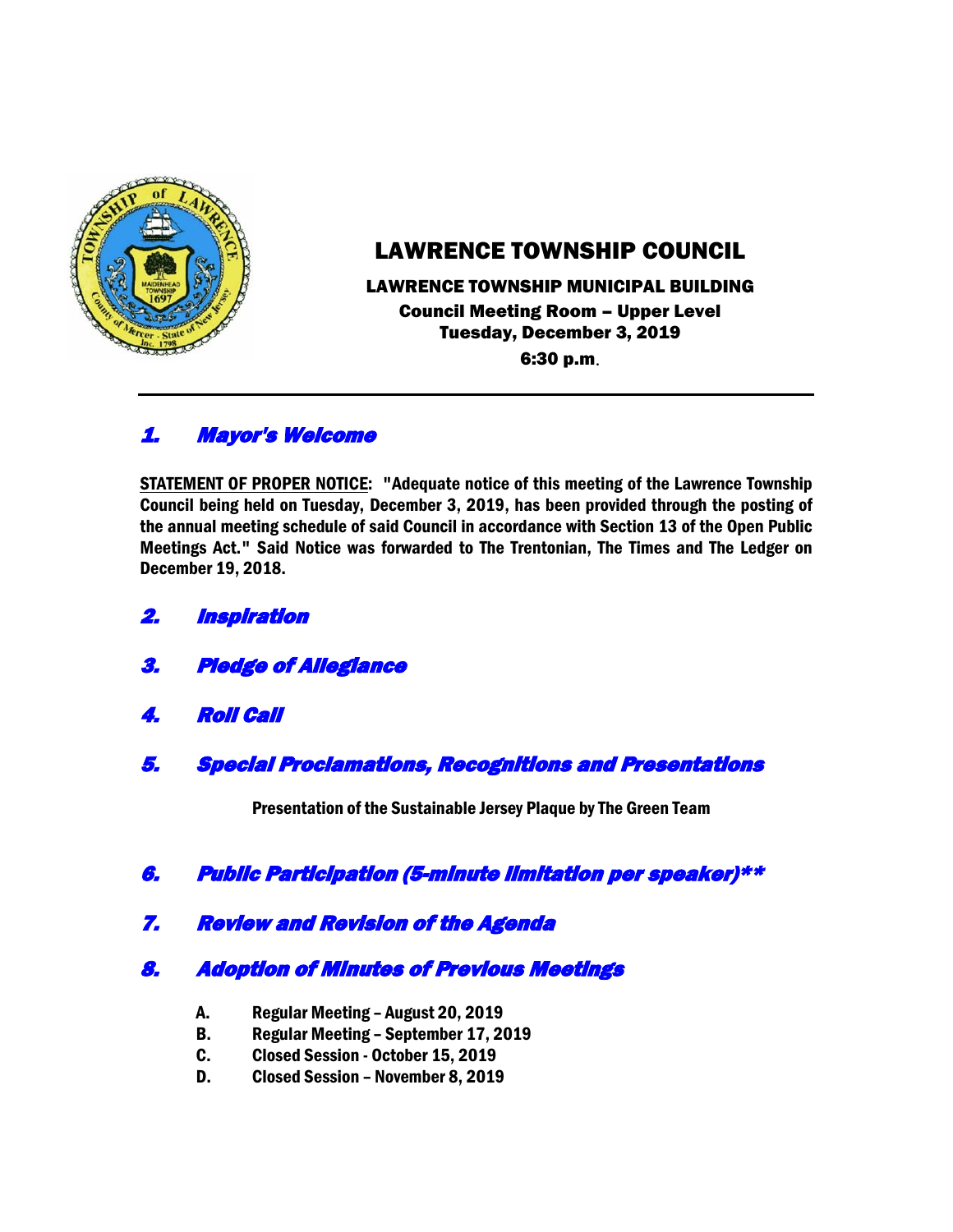# 9. Awarding and/or Rejecting of Bids\*

### 10. Introduction of Ordinances**\*\***

- A. Ordinance No. 2350-19 ORDINANCE AMENDING THE LAND USE ORDINANCE OF THE TOWNSHIP OF LAWRENCE P0ERTAINING TO ACCESSORY APARTMENTS, ADULT DAY CARE, ADULT MEDICAL DAY CARE, CHILD CARE CENTERS, RESIDENTIAL SHEDS, SHOPPING CONTAINERS SIGNS AND APPLICATION SUBMISSION REQUIREMENTS
- B. Ordinance No. 2351-19 ORDINANCE AMENDING THE LAND USE ORDINANCE OF THE TOWNSHIP OF LAWRENCE TO REVISE SECTIONS 201, 431 AND 530 TO ADDRESS SOLAR AND WIND ENERGY SYSTEMS AND ELECTRIC VEHICLE CHARGING STATIONS
- C. Ordinance No. 2352-19 ORDINANCE ESTABLISHING PERMIT PARKING DURING CERTAIN HOURS AND DAYS ON CERTAIN MUNICIPAL STREETS – Lawn Park Avenue
- D. Ordinance No. 2353-19 AN ORDINANCE TO SUPPLEMENT CHAPTER 435 OF THE LAWRENCE TOWNSHIP ADMINISTRATIVE CODE ENTITLED 'MOTOR VEHICLES AND TRAFFIC'
- E. Ordinance No. 2354-19 AN ORDINANCE FOR EMERGENCY CONSERVATION OF WATER

# 11. Adoption of Ordinances\*

- A. Ordinance No. 2345-19 AN ORDINANCE OF THE TOWNSHIP OF LAWRENCE, COUNTY OF MERCER, AUTHORIZING THE SALE OF CERTAIN PROPERTY (BLOCK 4103, LOT 9 AS SHOWN ON THE TAX MAP OF THE TOWNSHIP OF LAWRENCE) OWNED BY THE TOWNSHIP OF LAWRENCE, NOT NEEDED FOR PUBLIC USE PURSUANT TO NJSA 40A:12-1, et seq
- B. Ordinance No. 2346—19 BOND ORDINANCE AMENDING BOND ORDINANCE 2258-17 BY THE TOWNSHIP OF LAWRENCE, COUNTY OF MERCER, STATE OF NEW JERSEY, IN ORDER TO REVISE THE DESCRIPTION OF THE IMPROVEMENT **HEREIN**
- C. Ordinance No. 2347-19 ORDINANCE AMENDING ORDINANCE 2297-18 BY THE TOWNSHIIP OF LAWRENCE, COUNTY OF MERCER, STATE OF NEW JERSEY, IN ORDER TO REVISE THE DESCRIPTION OF THE IMPROVEMENT HEREIN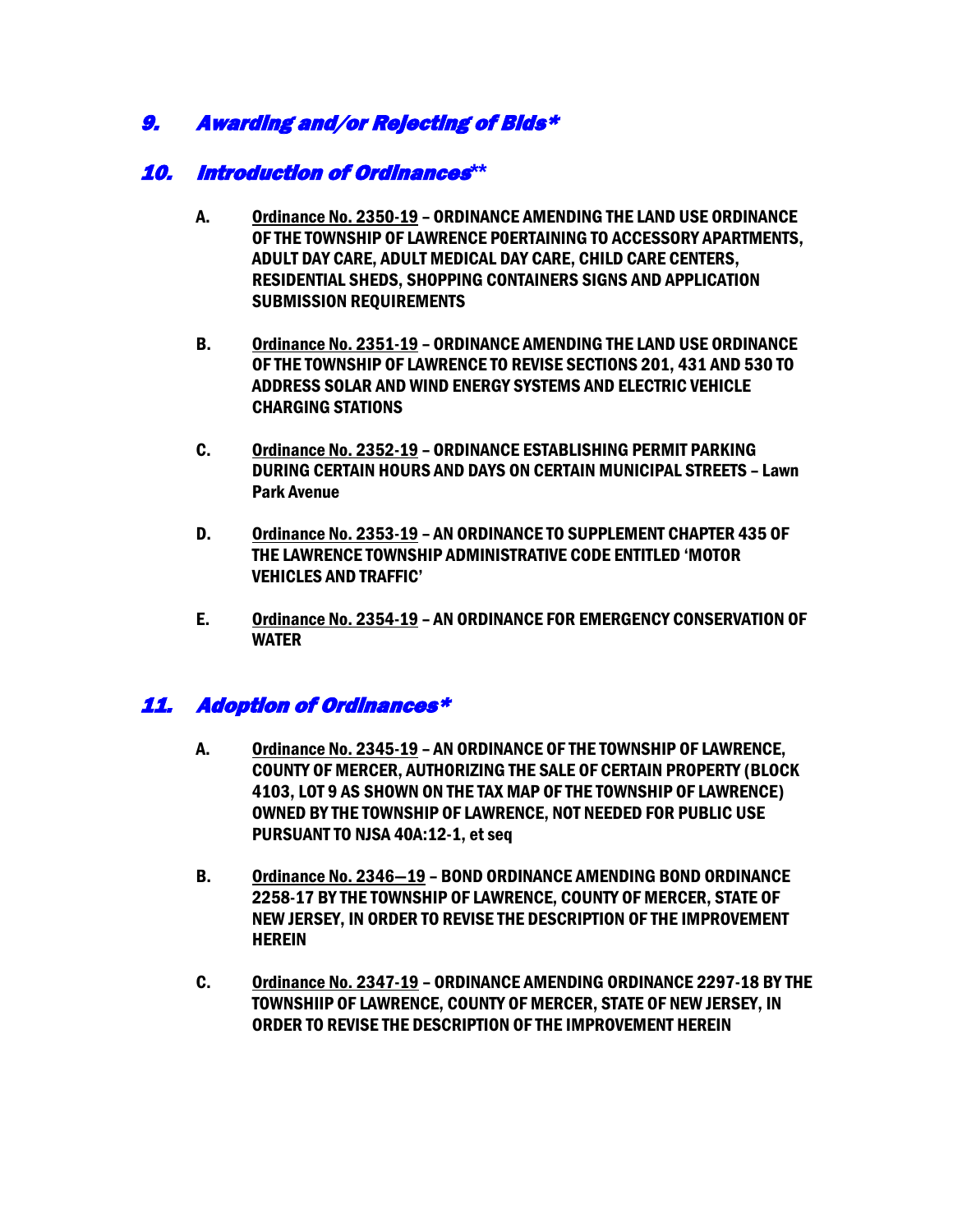- D. Ordinance No. 2348-19 ORDINANCE AMENDING ORDINANCE 2329-19 BY THE TOWNSHIP OF LAWRENCE, COUNTY OF MERCER, STATE OF NEW JERSEY, IN ORDER TO REVISE THE DESCRIPTION OF THE IMPROVEMENT HEREIN
- E. Ordinance No. 2349-19 BOND ORDINANCE AMENDING BOND ORDINANCE NO. 2186-14 BY THE TOWNSHIP OF LAWRENCE, COUNTY OF MERCER, STATE OF NEW JERSEY, IN ORDER TO REVISE THE DESCRIPTION OF THE IMPROVEMENT **HEREIN**
- 12. Manager's Report
- 13. Attorney's Report
- 14. Clerk's Report
- 15. Unfinished Business
- 16. New Business
- 17. Public Participation (3-minute limitation per speaker) \*\*
- 18. Resolutions
	- A. Bond Acceptance
	- B. Bond Release
		- 1) Authorizing Release of Performance Bond for Bristol Myers Squibb Childcare Development Center, SP-02/16
	- C. Escrow Release

#### D. Refunds

- 1) Authorizing Recreation Fee Refunds
- 2) Authorizing Construction Permit Refund
- 3) Authorizing Construction Permit Refund
- 4) Authorizing Tax Overpayment Refunds

#### E. Special Items of Revenue

#### F. Professional Services Agreements

1) Authorizing Amending the Professional Services Agreement for Inspection Services for Miscellaneous Engineering Projects